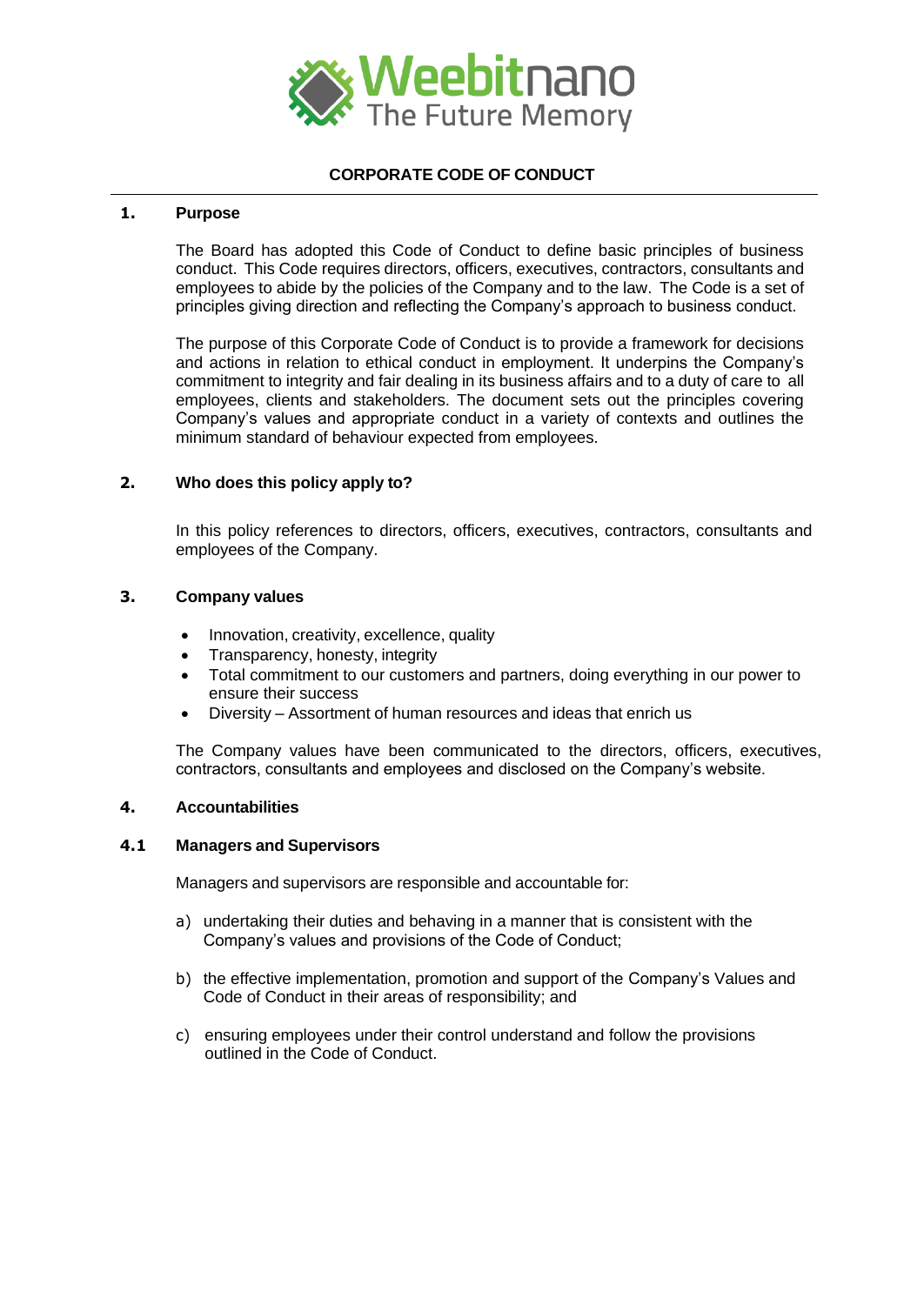

# **4.2 Employees, Consultants and Contractors**

All employees, consultants and contractors are responsible for:

- a) undertaking their duties in a manner that is consistent with the Company's Values and the provisions of the Code of Conduct;
- b) reporting suspected corrupt conduct; and,
- c) reporting any departure from the Company's Values and Code of Conduct by themselves or others.

## **5. Personal and Professional Behaviour**

When carrying out your duties, you should:

- a) behave honestly and with transparency and integrity and report other employees who are behaving dishonestly;
- b) carry out your work with integrity and to a high standard and in particular, commit to the Company**'**s policy of producing quality goods and services;
- c) operate within the law at all times;
- d) follow the policies of the Company;
- e) act in an appropriate business-like manner when representing the Company in public forums;
- f) ensure commitment to the Company's customers and partners, doing everything in our power to ensure their success; and,
- g) value and respect the cross-cultural diversity within the Company.

## **6. Conflict of Interest**

Potential for conflict of interest arises when it is likely that you could be influenced, or it could be perceived that you are influenced by a personal interest when carrying out your duties. Conflicts of interest that lead to biased decision making may constitute corrupt conduct.

- a) Some situations that may give rise to a conflict of interest include situations where you have:
	- (i) financial interests in a matter the Company deals with or you are aware that your friends or relatives have a financial interest in the matter;
	- (ii) directorships/management of outside organisations;
	- (iii) membership of boards of outside organisations;
	- (iv) personal relationships with people the Company is dealing with which go beyond the level of a professional working relationship;
	- (v) secondary employment, business, commercial, or other activities outside of the workplace which impacts on your duty and obligations to the Company;
	- (vi) access to information that can be used for personal gain; and,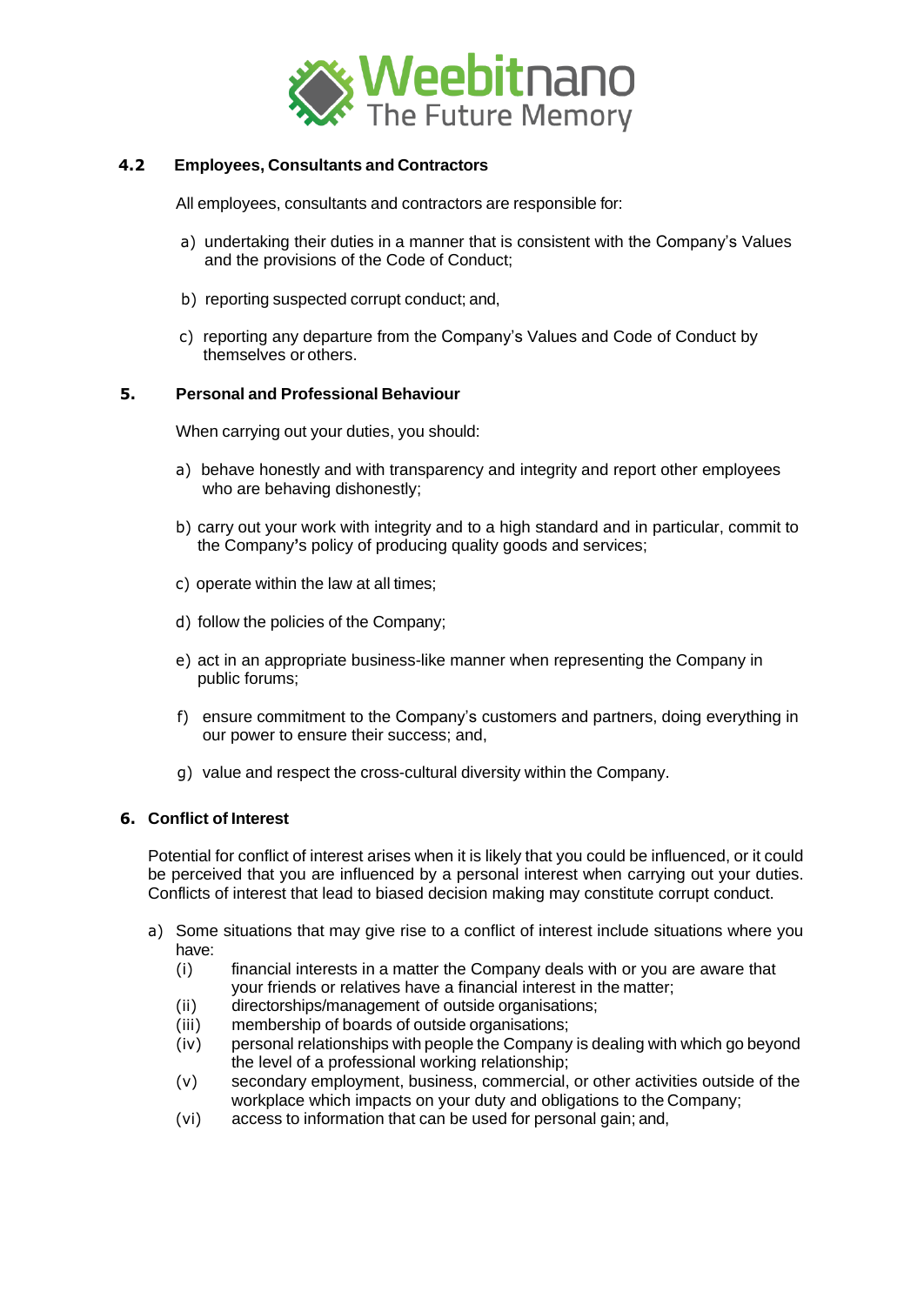

- (vii) offer of an inducement.
- b) You may be the only person aware of the potential for conflict. It is your responsibility to avoid any conflict that could compromise your ability to perform your duties impartially. You must report any potential or actual conflicts of interest to your manager.
- c) If you are uncertain whether a conflict exists, you should discuss that matter with your manager and attempt to resolve any conflicts that may exist.
- d) You must not submit or accept any bribe, or other improper inducement. Any such offers are to be reported to your manager.

## **7. Public and Media Comment**

- a) Individuals have a right to give their opinions on political and social issues in their private capacity as members of the community.
- b) Employees, consultants and contractors must not make official comment on matters relating to the Company unless they are:
	- (i) authorised to do so by the Managing Director; or
	- (ii) giving evidence in court; or
	- (iii) otherwise authorised or required to by law.
- c) Employees, consultants and contractors must not release unpublished or privileged information unless they have the authority to do so from the the Board and Chief Executive Officer.
- d) The above restrictions apply except where prohibited by law, for example in relation to "whistleblowing". A Whistleblower Policy has been adopted by the Company, applicable globally to the directors, officers, executives, contractors, consultants and employees of Weebit.

## **8. Use of Company Resources**

Requests to use Company resources outside core business time should be referred to management for approval.

If employees, consultants and contractors are authorised to use Company resources outside core business times they must take responsibility for maintaining, replacing, and safeguarding the property and following any special directions or conditions that apply.

Employees, consultants and contractors using Company resources *without* obtaining prior approval could face dismissal, disciplinary and/or criminal action. Company resources are not to be used for any private commercial purposes.

## **9. Security of Information**

Employees, consultants and contractors are to make sure that confidential and sensitive information cannot be accessed by unauthorised persons. Sensitive material should be securely stored or when unattended. Contractors, consultants and employees must ensure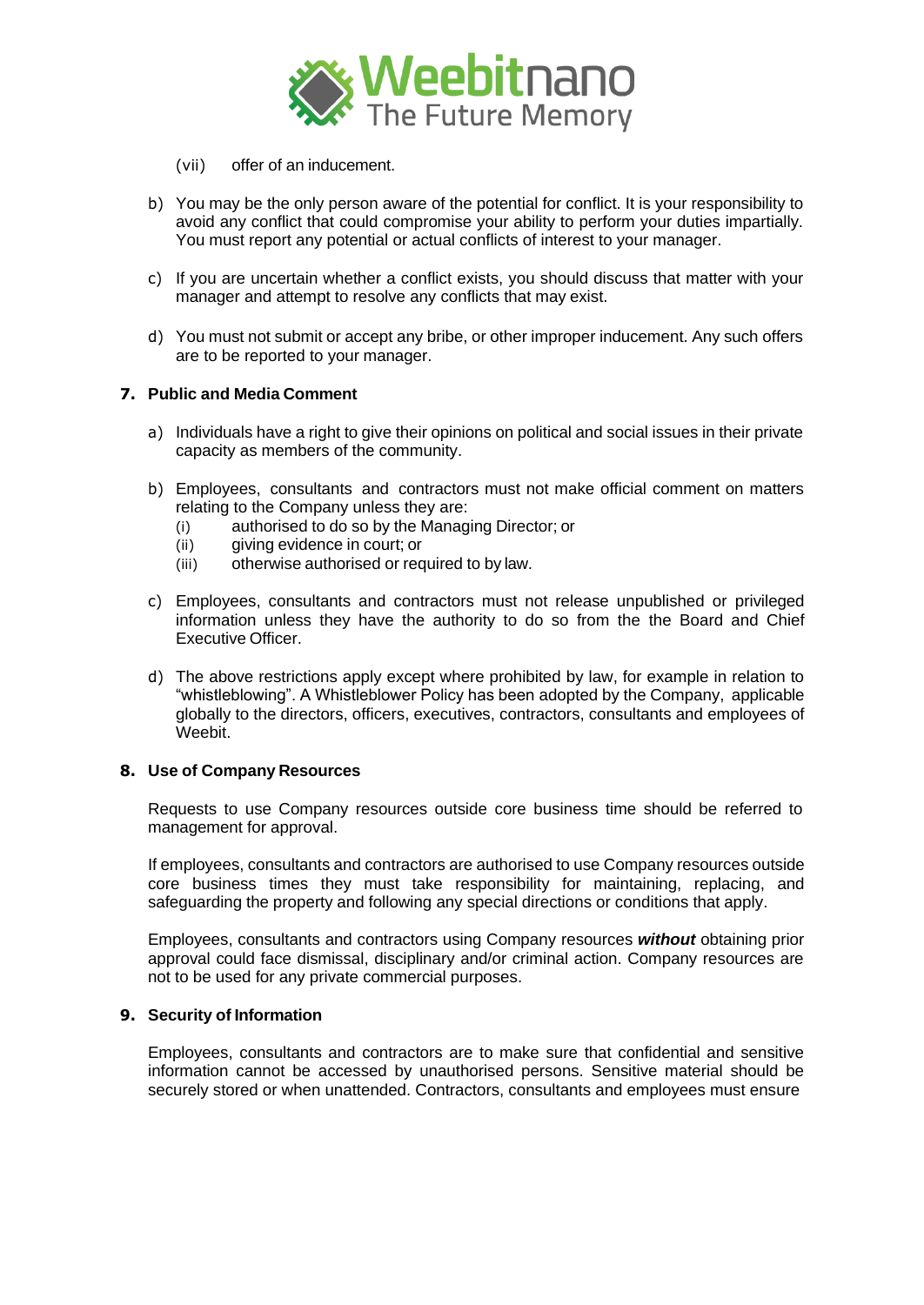

that confidential information is only disclosed or discussed with people who are authorised to have access to it. It is considered a serious act of misconduct to deliberately release confidential documents or information to unauthorised persons, and may incur disciplinary action.

# **10. Intellectual Property/Copyright**

Intellectual property includes the rights relating to scientific discoveries, industrial designs, trademarks, service marks, commercial names and designations, and inventions and is valuable to the Company.

The Company is the owner of intellectual property created by employees, consultants and contractors in the course of their employment unless a specific prior agreement has been made. Contractors, consultants and employees must obtain written permission to use any such intellectual property from the Managing Director or Company Secretary before making any use of that property for purposes other than as required in their role as a contractor, consultant and employee.

## **11. Discrimination and Harassment**

Employees must not harass, discriminate, or support others who harass or discriminate against colleagues or members of the public on the grounds of sex, pregnancy, marital status, age, race (including their nationality, descent or ethnicity), religion, physical or intellectual disability, sexual orientation, intersex status or gender identity (including gay, lesbian, bisexual, transsexual, transgender, queer or heterosexual).

Such harassment or discrimination may constitute an offence under legislation. Managers should understand and apply the principles of Equal Employment Opportunity.

## **12. Corrupt Conduct**

Corrupt conduct involves the dishonest or partial use of power or position which results in one person/group being advantaged over another. Corruption can take many forms including, but not limited to:

- a) official misconduct;
- b) bribery and blackmail;
- c) unauthorised use of confidential information;
- d) fraud; and,
- e) theft.

The Company has adopted an Anti – Bribery and Corruption Policy applicable globally to the directors, officers, executives, contractors, consultants and employees of Weebit. Corrupt conduct will not be tolerated by the Company. Disciplinary action up to and including dismissal will be taken in the event of any employee participating in corrupt conduct.

## **13. Occupational Health andSafety**

It is the responsibility of all employees to act in accordance with occupational health and safety legislation, regulations and policies applicable to their respective organisations and to use security and safety equipment provided.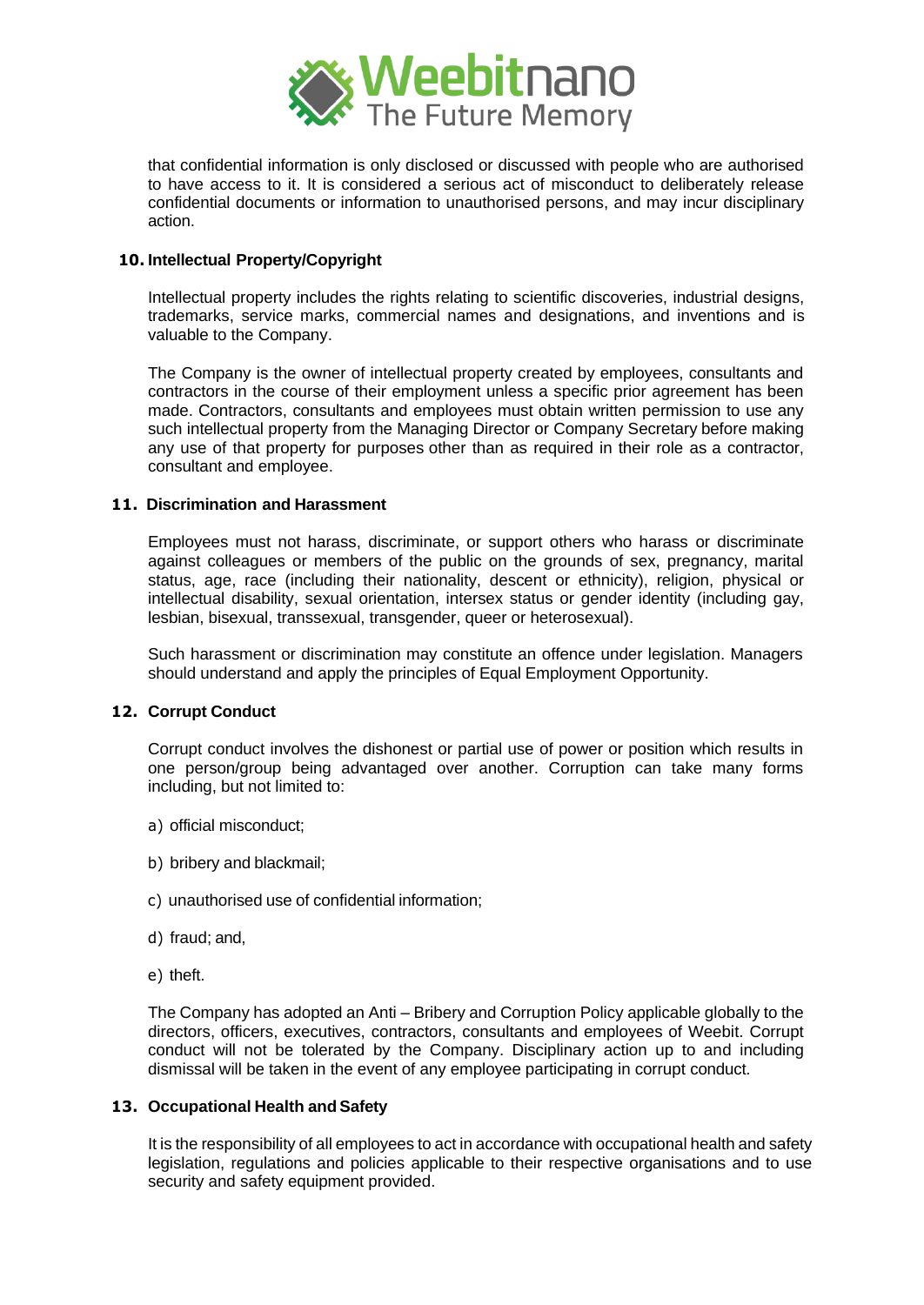

Specifically all contractors, consultants and employees are responsible for safety in their work area by:

- a) following the safety and security directives of management;
- b) advising management of areas where there is potential problem in safety and reporting suspicious occurrences; and,
- c) minimising risks in the workplace.

#### **14. Legislation**

It is essential that all employees comply with the laws and regulations of the countries in which we operate. Violations of such laws may have serious consequences for the Company and any individuals concerned. Any known violation must be reported immediately to immediate supervisor or management.

#### **15. Fair Dealing**

The Company aims to succeed through fair and honest competition and not through unethical or illegal business practices. Each employee should endeavour to deal fairly with the Company**'**s suppliers, customers and other employees.

#### **16. Insider Trading**

All employees must observe the Company**'**s Security Trading PolicyIn conjunction with the legal prohibition on dealing in the Company**'**s securities when in possession of unpublished price sensitive information, the Company has established specific time periods under the Securities Trading Policy when Directors, management and employees are permitted to buy and sell the Company**'**s securities.

#### **17. Responsibilities to Investors**

The Company strives for full, fair and accurate disclosure of financial and other information on a timely basis.

# **18. Breaches of the Code of Conduct**

Contractors, consultants and employees should note that breaches of certain sections of this Code of Conduct may be punishable.

The process for disciplinary action is outlined below and inrelevant agreements.

If a Contractor, consultant or employee has any doubts or concerns as to whether a specific behavior is allowed or not, or has any questions in relation to this Policy, the Contractor, consultant or employee should immediately contact Management, the CFO, or the CEO to seek clarification.

The Management, the CFO, or the CEO should ensure that the board or a committee of the board is informed of any material breaches of the Code of Conduct.